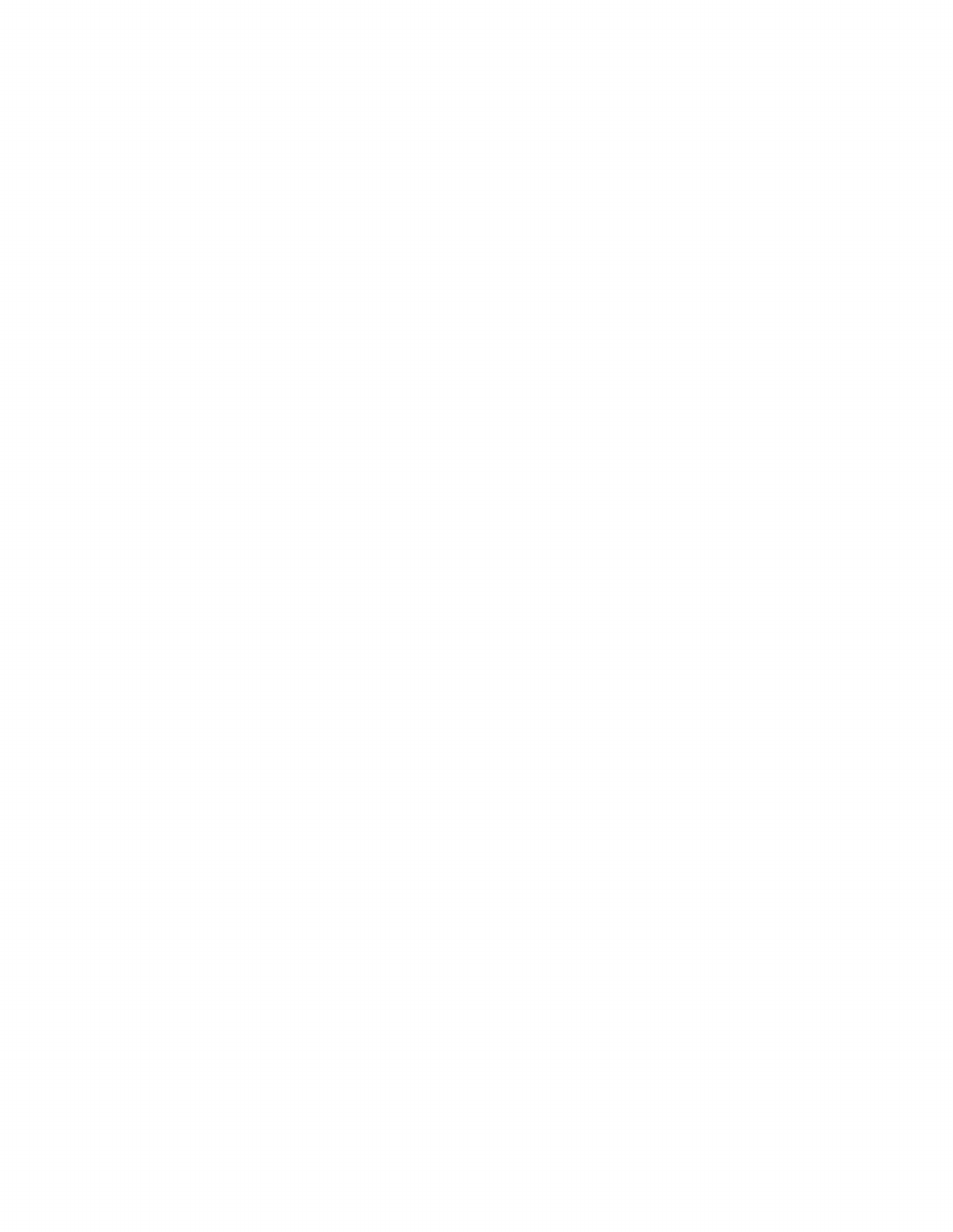#### Minutes:

#### Approval of the minutes of October 20, 2010 Meeting No. 2588

On MOTION of LEIGHTY, the TMAPC voted 9-0-1 (Cantrell, Carnes, Dix, Edwards, Leighty, Liotta, Midget, Shivel, Walker, "aye"; no "nays"; McArtor "abstaining"; Wright "absent") to APPROVE the minutes of the meeting of October 20, 2010, Meeting No. 2588.

\* \* \* \* \* \* \* \* \* \* \* \*

### CONSENT AGENDA

All matters under "Consent" are considered by the Planning Commission to be routine and will be enacted by one motion. Any Planning Commission member may, however, remove an item by request.

2. LS-20401- Timothy W. Guinn (9113) Lot-Split (County)

West of the southwest corner of East 96<sup>th</sup> Street North and North Lewis Avenue

3. LC-285- Tanner Consulting, LLC (9329) Lot-Combo (CD-9)

South of the southwest corner of South Atlanta Avenue and East 41<sup>st</sup> Street South

- 4. LC-286- John Duvall (9213) Lot-Combo (CD-9) South of the southwest corner of South Peoria Avenue and East 21<sup>st</sup> Street South
- 5. LS-20398- Kyle Smalygo (2406) Lot-Split (related to LC-287) (County)

West of the northwest corner of North 113 $^{\rm th}$  East Avenue and East 176 $^{\rm th}$  . Street North

6. LC-287- Kyle Smalygo (2406) Lot-Combo (related to (County) LS-20398)

North of the northwest corner of North 113<sup>th</sup> East Avenue and East 176<sup>th</sup> Street North

7. PUD-208 A- Plat Waiver (CD 7)

Southeast corner of South Yale Avenue and East 71<sup>st</sup> Street South

8. Amended Declaration of Covenants and Restrictions  $-$  PUD-208-A (CD 7)

Southeast corner of South Yale Avenue and East 71<sup>st</sup> Street South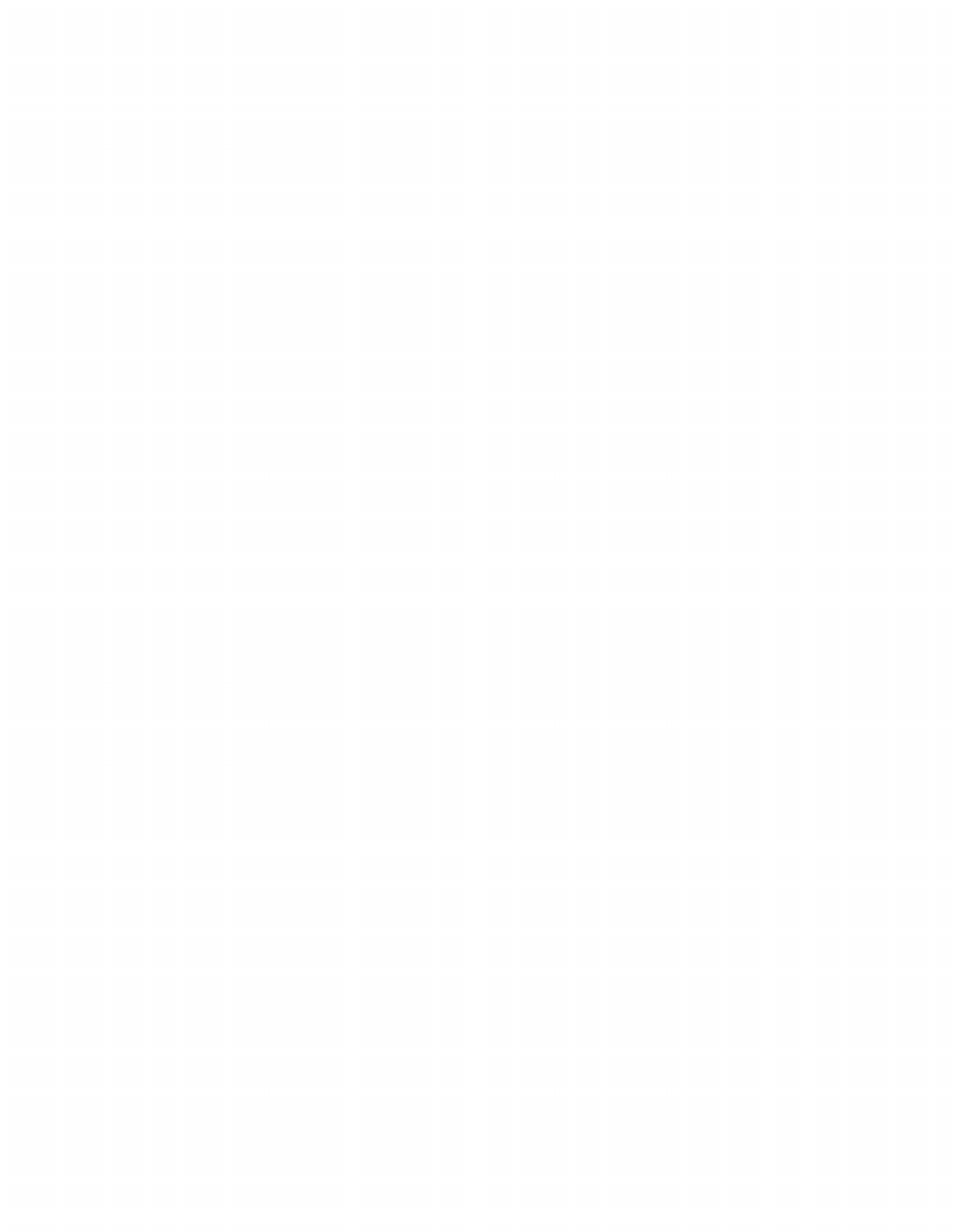The Planning Commission considered the consent agenda.

There were no interested parties wishing to speak.

#### TMAPC Action; 10 members present:

On MOTION of LEIGHTY, TMAPC voted 10-0-0 (Cantrell, Carnes, Dix, Edwards, Leighty, Liotta, McArtor, Midget, Shive!, Walker "aye"; no "nays"; none "abstaining"; Wright "absent") to **APPROVE** the consent agenda Items 2 through 8 per staff recommendation.

\* \* \* \* \* \* \* \* \* \* \*

# PUBLIC HEARING

9. LS-20400- Tulsa Engineering & Planning/Tim Terral (9319) Lot-Split/Waiver of Subdivision Regulations (CD-9)

South of the southeast corner of East 31<sup>st</sup> Street South and South Peoria Avenue (Staff requests continuance to December 7, 2010 for additional information and review of the request.)

#### STAFF RECOMMENDATION:

Staff requests a continuance for additional information and review of the request. The applicant is requesting a continuance to January 5, 2011.

There were no interested parties wishing to speak.

The applicant indicated his agreement with staff's recommendation.

#### TMAPC Action; 10 members present:

On MOTION of LEIGHTY, TMAPC voted 10-0-0 (Cantrell, Carnes, Dix, Edwards, Leighty, Liotta, McArtor, Midget, Shivel, Walker "aye"; no "nays"; none "abstaining"; Wright "absent") to CONTINUE the LS-20400 to January 5, 2011.

\* \* \* \* \* \* \* \* \* \* \* \*

# OTHER BUSINESS:

None.

\* \* \* \* \* \* \* \* \* \* \* \*